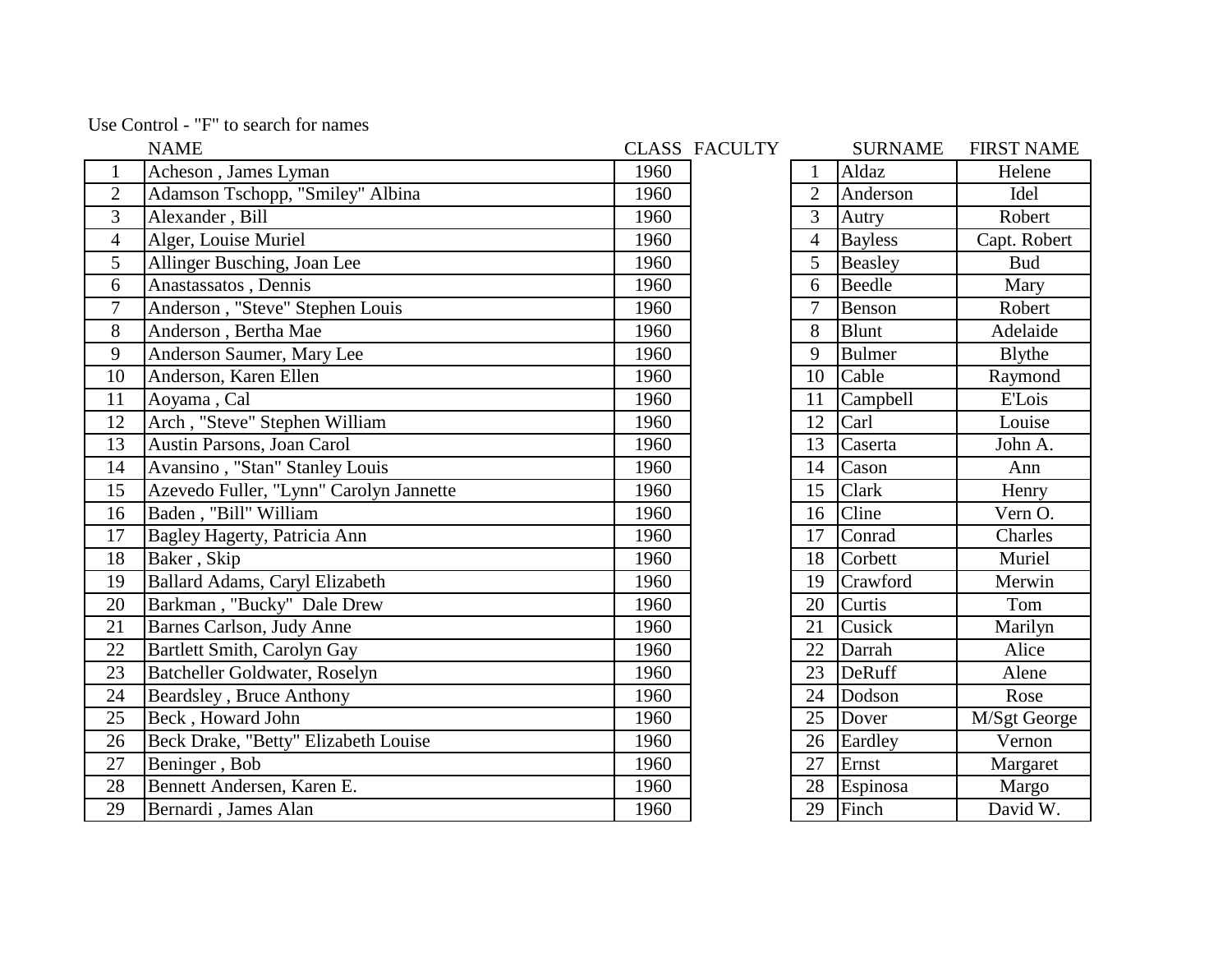| 30 | Bernotski, Charolette Anne       | 1960 | 30 | Foard      | Robert W.                    |
|----|----------------------------------|------|----|------------|------------------------------|
| 31 | <b>Bertrand</b> , Michael Dennis | 1960 | 31 | Friberg    | Christina                    |
| 32 | Beverly, Bill                    | 1960 | 32 | Gallagher  | Karl W.                      |
| 33 | Biglieri, Larry                  | 1960 | 33 | Gonsalves  | Ray                          |
| 34 | Bird Thompson, Marcia            | 1960 | 34 | Goodish    | Naomi                        |
| 35 | Birks, John Rodney               | 1960 | 35 | Goodish    | William                      |
| 36 | Blakely, "Mike" Michael David    | 1960 | 36 | Griffin    | Kathleen                     |
| 37 | Blakely Sorenson, Mary Kay       | 1960 | 37 | Haines     | Elenor                       |
| 38 | Borda, Bert John                 | 1960 | 38 | Hug        | Proctor                      |
| 39 | Bour, "Bill" William Eldon       | 1960 | 39 | Humphrey   | Frances                      |
| 40 | <b>Bour</b> , Robert Douglas     | 1960 | 40 | Jones      | Honor                        |
| 41 | Bradburn Albright, Emily Jean    | 1960 | 41 | Joseph     | Roger                        |
| 42 | Bradley Carlson, Diane Marie     | 1960 | 42 | Kalmeyer   | Dorothy                      |
| 43 | Brandon, Patricia J.             | 1960 | 43 | Kane       | Emma                         |
| 44 | Brandon, Rodney George           | 1960 | 44 | Kilpatrick | Hattie Mae                   |
| 45 | Breese, Jr., Charles Reagan      | 1960 | 45 | Klaus      | Mildred                      |
| 46 | Bridge, Karen                    | 1960 | 46 | Lake       | Paul                         |
| 47 | Britt, Barbara Ann               | 1960 | 47 | Lancaster  | Evelyn                       |
| 48 | Broadhead, William Martin        | 1960 | 48 | Lehners    | Florence                     |
| 49 | Brockett, "Bill" William Clyde   | 1960 | 49 | Long       | $\overline{1/S}$ gt Fielding |
| 50 | Broili, Robert Howard            | 1960 | 50 | Mabry      | Claude                       |
| 51 | Broili Atkinson, Sally Sue       | 1960 | 51 | Marean     | John                         |
| 52 | Brooks Lyder, Lynette Lee        | 1960 | 52 | McComas    | Hazel                        |
| 53 | Brooks Wright, "Judy" Judith Ann | 1960 | 53 | McNew      | Hardy                        |
| 54 | Brown, Albert Mervin             | 1960 | 54 | Miller     | Frederick                    |
| 55 | Brown, Ellsworth Douglas         | 1960 | 55 | Morby      | Andrew                       |
| 56 | Brown, Kurt Rodney               | 1960 | 56 | Morgan     | Bud O.J.                     |
| 57 | Brown Eyheralde, Joan            | 1960 | 57 | Munson     | Bert                         |
| 58 | Brunelli Aramini, Lydia          | 1960 | 58 | Murphy     | Dr. Millard                  |
| 59 | Brunjes, Barbara Ethel           | 1960 | 59 | Parker     | Anne                         |
| 60 | Buchanan, John                   | 1960 | 60 | Pico       | Alfred                       |

| 30              | Foard          | Robert W.      |
|-----------------|----------------|----------------|
| $\overline{31}$ | Friberg        | Christina      |
| 32              | Gallagher      | Karl W.        |
| $\overline{33}$ | Gonsalves      | Ray            |
| 34              | Goodish        | Naomi          |
| $\overline{35}$ | Goodish        | William        |
| 36              | Griffin        | Kathleen       |
| $\overline{37}$ | Haines         | Elenor         |
| $\overline{38}$ | Hug            | Proctor        |
| 39              | Humphrey       | Frances        |
| 40              | Jones          | Honor          |
| 41              | Joseph         | Roger          |
| 42              | Kalmeyer       | Dorothy        |
| $\overline{43}$ | Kane           | Emma           |
| $\overline{44}$ | Kilpatrick     | Hattie Mae     |
| $\overline{45}$ | Klaus          | Mildred        |
| $\overline{46}$ | Lake           | Paul           |
| 47              | Lancaster      | Evelyn         |
| 48              | Lehners        | Florence       |
| 49              | Long           | 1/Sgt Fielding |
| 50              | Mabry          | Claude         |
| $\overline{51}$ | Marean         | John           |
| $\overline{52}$ | <b>McComas</b> | Hazel          |
| $\overline{53}$ | <b>McNew</b>   | Hardy          |
| $\overline{54}$ | Miller         | Frederick      |
| $\overline{55}$ | Morby          | Andrew         |
| $\overline{56}$ | Morgan         | Bud O.J.       |
| $\overline{57}$ | Munson         | <b>Bert</b>    |
| 58              | Murphy         | Dr. Millard    |
| $\overline{59}$ | Parker         | Anne           |
| 60              | Pico           | Alfred         |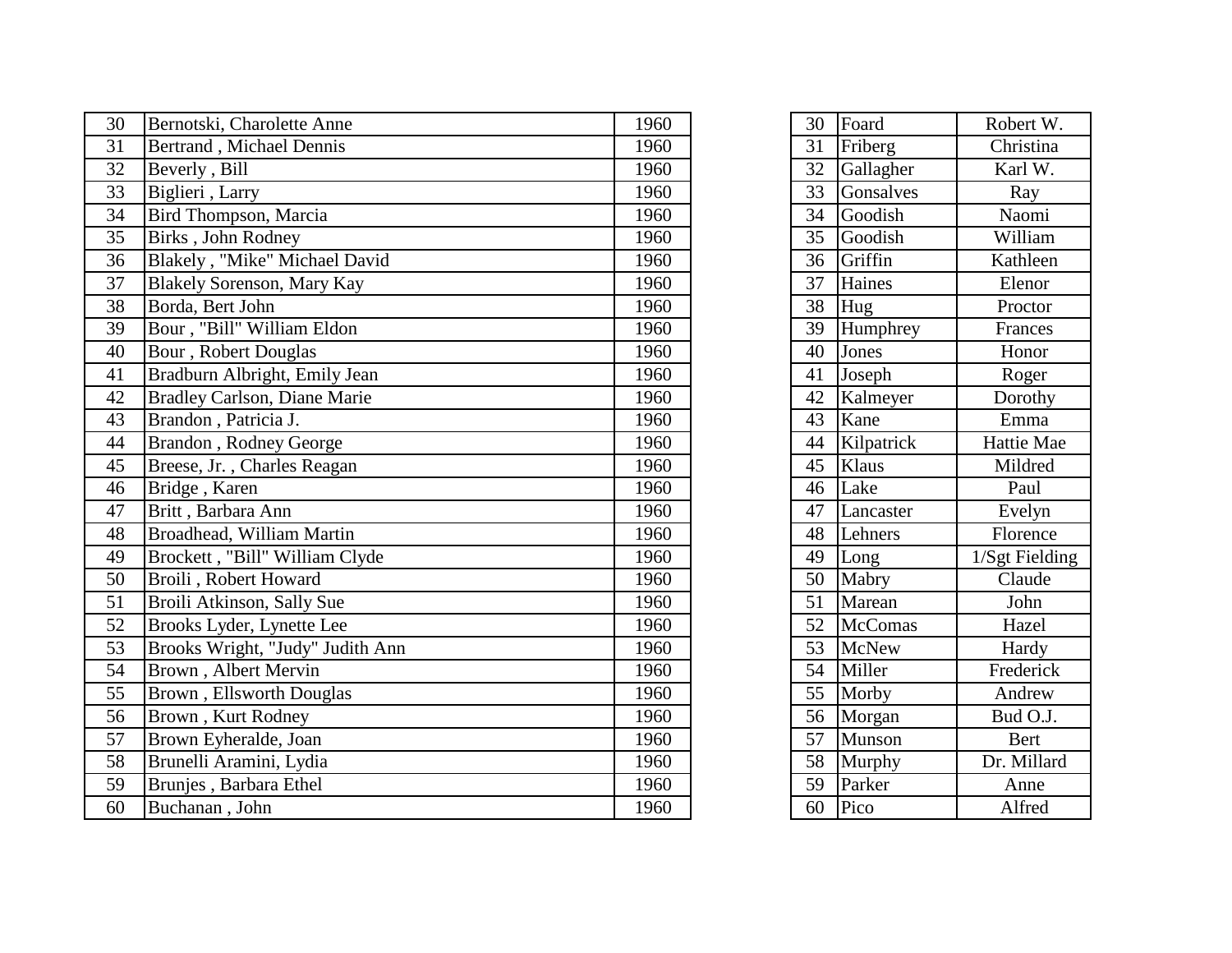| 61              | Buchanan Dukes, Claudia Anne        | 1960 | 61 | Purinton       | Jean            |
|-----------------|-------------------------------------|------|----|----------------|-----------------|
| 62              | Buckley, Carol Ann                  | 1960 | 62 | Randall        | Joanne          |
| 63              | Burge, Tim Weston                   | 1960 | 63 | Rea            | Lucie           |
| 64              | <b>Burger Beverly, Suzanne</b>      | 1960 | 64 | Rohrer         | William         |
| 65              | Busey Carville, Nancy Jo            | 1960 | 65 | Rosaschi       | Andrew          |
| 66              | Butler Cannon, Sherry Ann           | 1960 | 66 | Rosenberg      | Earl            |
| 67              | Buttolph, Phillip Earl              | 1960 | 67 | Roth           | Marvin          |
| 68              | Buttolph, Phillip Earl              | 1960 | 68 | Russel         | Stewart         |
| 69              | Caldwell, Charles Seborn            | 1960 | 69 | Sawle          | Louise          |
| 70              | Cannon Jellison, Virginia Louise    | 1960 | 70 | Simonds        | M/Sgt Cleo      |
| 71              | Canonic, Mary Jane                  | 1960 | 71 | Simonian       | Simon           |
| 72              | Carpenter, Walt                     | 1960 | 72 | Singleton      | Beulah          |
| 73              | Carr Eikanas, Elaine Edith          | 1960 | 73 | Slotto         | Ivan            |
| $\overline{74}$ | Carr, Richard P.                    | 1960 | 74 | <b>Stern</b>   | Anna Maud       |
| 75              | Carter Brooks, Lee                  | 1960 | 75 | <b>Summers</b> | Tom             |
| 76              | Cassas, "Dick" Richard              | 1960 | 76 | Tellaisha      | John            |
| 77              | Cassinelli Murphy, Mary Emma        | 1960 | 77 | Ternan         | Philip          |
| 78              | Catlett, John Edward                | 1960 | 78 | Trout          | Lloyd           |
| 79              | Champlin, Latricia Barbara          | 1960 | 79 | Walker         | Harry           |
| 80              | Chavez, Irene Marie                 | 1960 | 80 | West           | Joanne          |
| 81              | Chiatovich, Caryn                   | 1960 | 81 | Wheeler        | <b>Sessions</b> |
| 82              | Church Groos, "Lori" Lorraine Marie | 1960 | 82 | Yori           | George          |
| 83              | Clark Lerma, Rose Marie             | 1960 | 83 | Youngblood     | <b>Barbara</b>  |
| 84              | Clark Ridge, Mary Kay               | 1960 | 84 | Zeni           | Anthony         |
| 85              | Cline, Judy L.                      | 1960 |    |                |                 |
| 86              | Cobb, Sharon                        | 1960 |    |                |                 |
| 87              | Cobb Small, "Sue" Suellen           | 1960 |    |                |                 |
| 88              | Cocheba Myers, Sharon Anne          | 1960 |    |                |                 |
| 89              | Condron, Lonnie                     | 1960 |    |                |                 |
| 90              | Conners, Wanda Jean                 | 1960 |    |                |                 |
| $\overline{91}$ | Coon Williams, Virginia Joy         | 1960 |    |                |                 |

| 61 | Purinton       | Jean           |
|----|----------------|----------------|
| 62 | Randall        | Joanne         |
| 63 | Rea            | Lucie          |
| 64 | Rohrer         | William        |
| 65 | Rosaschi       | Andrew         |
| 66 | Rosenberg      | Earl           |
| 67 | Roth           | Marvin         |
| 68 | Russel         | Stewart        |
| 69 | Sawle          | Louise         |
| 70 | Simonds        | M/Sgt Cleo     |
| 71 | Simonian       | Simon          |
| 72 | Singleton      | Beulah         |
| 73 | Slotto         | Ivan           |
| 74 | Stern          | Anna Maud      |
| 75 | <b>Summers</b> | Tom            |
| 76 | Tellaisha      | John           |
| 77 | Ternan         | Philip         |
| 78 | Trout          | Lloyd          |
| 79 | Walker         | Harry          |
| 80 | West           | Joanne         |
| 81 | Wheeler        | Sessions       |
| 82 | Yori           | George         |
| 83 | Youngblood     | <b>Barbara</b> |
| 84 | Zeni           | Anthony        |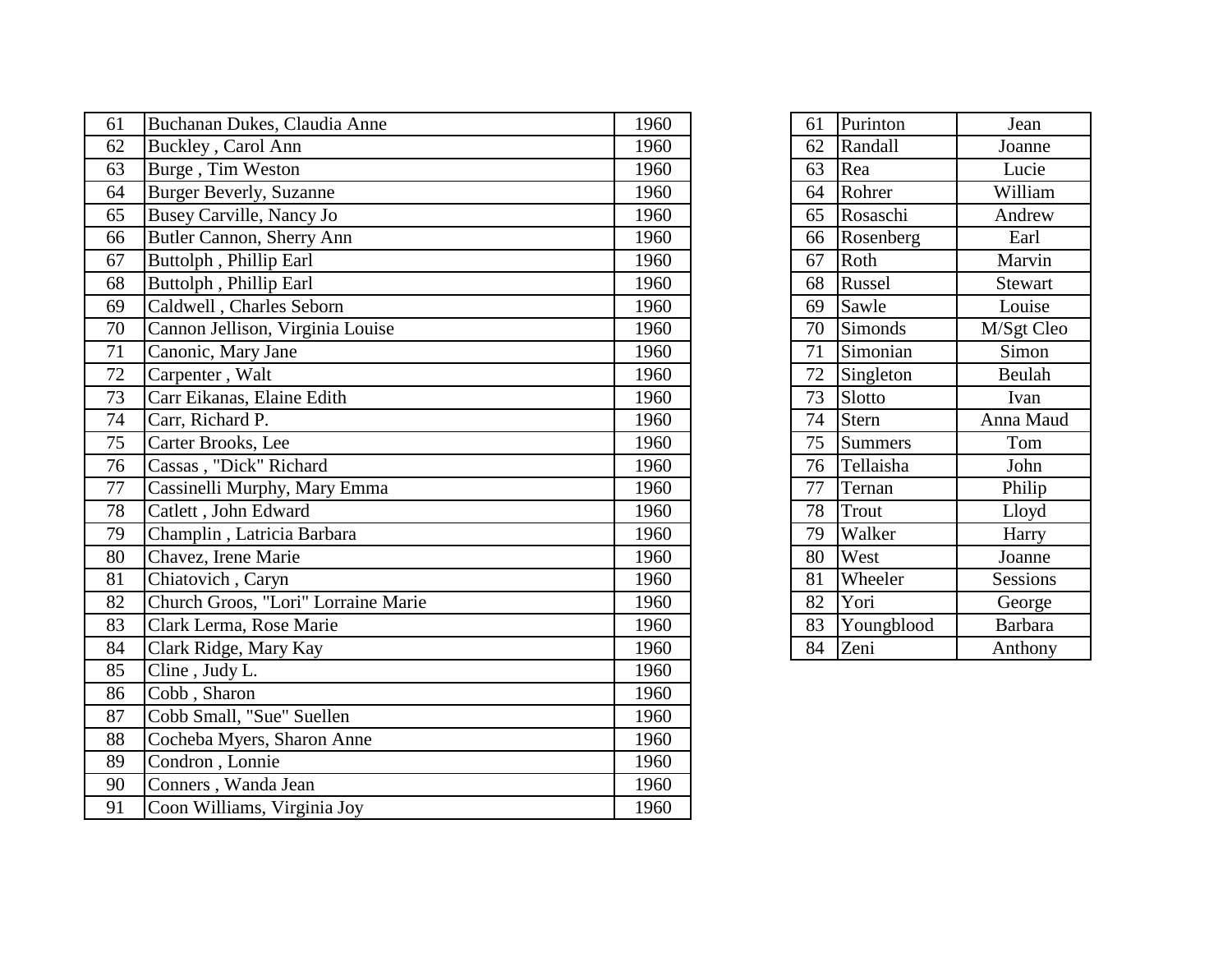| 92  | Cooper, Maryann                    | 1960 |
|-----|------------------------------------|------|
| 93  | Cooper Jr., "Frank" Franklin Kelly | 1960 |
| 94  | Copenhaver, "Mike" William Michael | 1960 |
| 95  | Corey, Diane Maureen               | 1960 |
| 96  | Corl, Virginia Lee                 | 1960 |
| 97  | Corn, "Gordie" J. Gordon           | 1960 |
| 98  | Cox, "Connie" Constance Jeanne     | 1960 |
| 99  | Cox, Stephen Elson                 | 1960 |
| 100 | Cracraft Zapf, Linda Lou           | 1960 |
| 101 | Crawford, James William            | 1960 |
| 102 | Creps, David Blake                 | 1960 |
| 103 | Crew Hueftle, Carole Joyce         | 1960 |
| 104 | Croberg, Richard N.                | 1960 |
| 105 | Cronberg, Richard Neilson          | 1960 |
| 106 | Dabbs Buckles, Lynn                | 1960 |
| 107 | Davis Jackson, Grace Emily         | 1960 |
| 108 | Dedolph, John F.                   | 1960 |
| 109 | Deming Frankovich, Marsha Elain    | 1960 |
| 110 | Diloreto Anderson, Nancy           | 1960 |
| 111 | DiOrio, Nancy K.                   | 1960 |
| 112 | Dixon, Richard Michael             | 1960 |
| 113 | Draper, Charlotte Roberta          | 1960 |
| 114 | Duarte, Socorro                    | 1960 |
| 115 | Dubonis Greco, JoAnn               | 1960 |
| 116 | Duc, Brand                         | 1960 |
| 117 | Duggan Sandford, Sandra Sue        | 1960 |
| 118 | Eaton, Doug                        | 1960 |
| 119 | Eberle, Patricia Ann               | 1960 |
| 120 | Edgar Lampman, Linda Sue           | 1960 |
| 121 | Edgecombe, Linda Lee               | 1960 |
| 122 | <b>Edgerton</b> , Gerald James     | 1960 |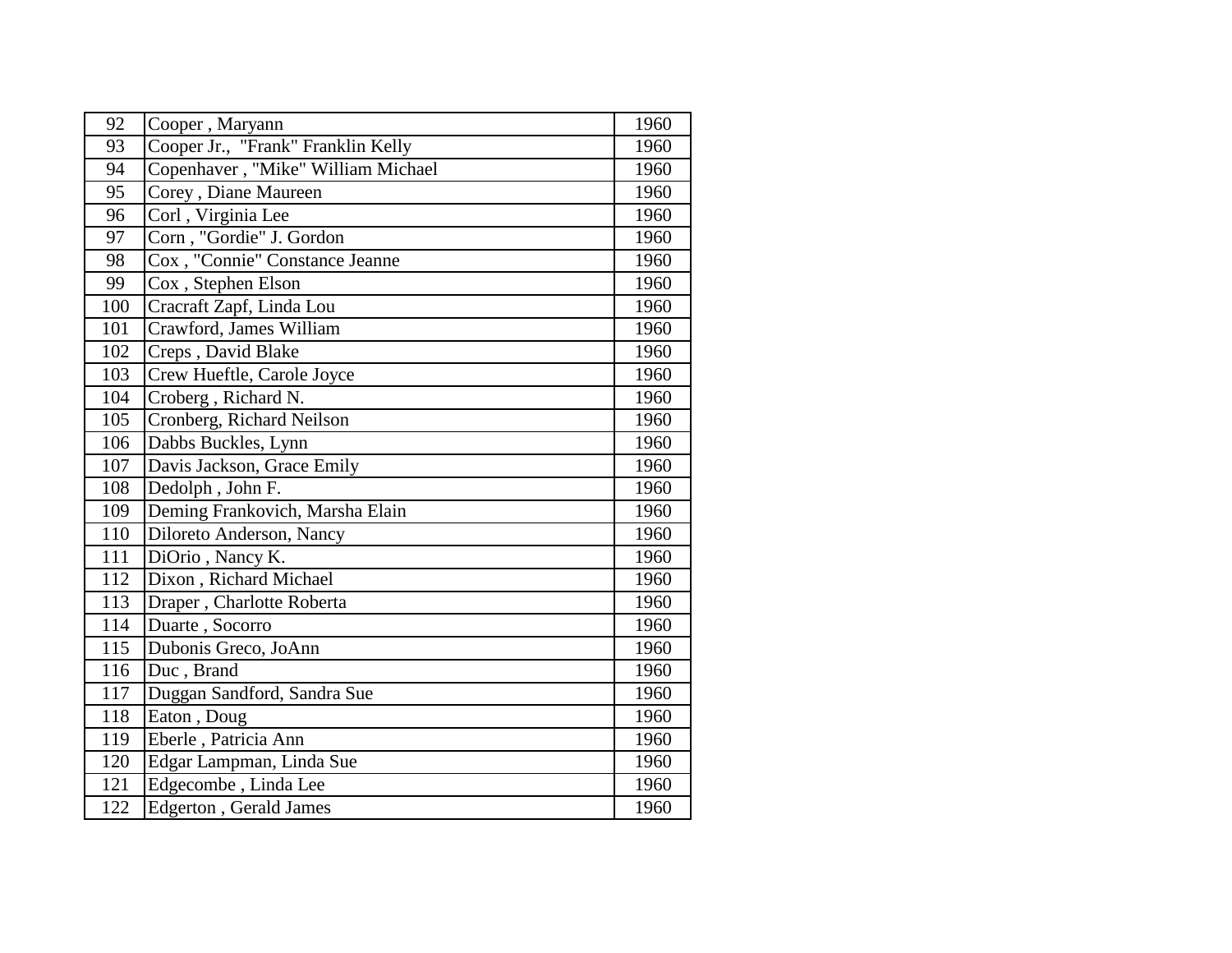| 123 | Eller, Harlan Leroy                 | 1960 |
|-----|-------------------------------------|------|
| 124 | Elliott, "Jim" James Ernest         | 1960 |
| 125 | Enewold, Tom                        | 1960 |
| 126 | Engle, "Bob" Robert Weldon          | 1960 |
| 127 | Eribesdeflores Saske, Paulette Rose | 1960 |
| 128 | Estes, Warren Clough                | 1960 |
| 129 | Euronis, Frank                      | 1960 |
| 130 | Exkert Palmer, Grace Helen          | 1960 |
| 131 | Farrell, Kenneth Hays               | 1960 |
| 132 | Faulkner Hadler, Bonnie Barbara     | 1960 |
| 133 | Fellows Young, Coco (Linda)         | 1960 |
| 134 | Ferrick Neesham, Joan Athalie       | 1960 |
| 135 | Fierce, Frank James                 | 1960 |
| 136 | Filgas Imel, Andrea                 | 1960 |
| 137 | Flindt, "Herb" Herbert Roy          | 1960 |
| 138 | Flynn House, "Vicky " Victoria Taft | 1960 |
| 139 | Folsom, David I.                    | 1960 |
| 140 | Fontana, Joey Patrick               | 1960 |
| 141 | Forson, Richard H.                  | 1960 |
| 142 | Foster Holstine, Margaret Ann       | 1960 |
| 143 | Frazzini, Carson Cameron            | 1960 |
| 144 | Freeman, David Milton               | 1960 |
| 145 | Fremont, Curtis Loren               | 1960 |
| 146 | Friesen, Joanna                     | 1960 |
| 147 | Frost, Larry Benton                 | 1960 |
| 148 | Fuetsch, Carl Turner                | 1960 |
| 149 | Fuller, Lynn                        | 1960 |
| 150 | Ganschow, LeAnn                     | 1960 |
| 151 | Garcia Fahrenkopf, Linda Anne       | 1960 |
| 152 | Gardella, Gene L.                   | 1960 |
| 153 | Garfinkle, John                     | 1960 |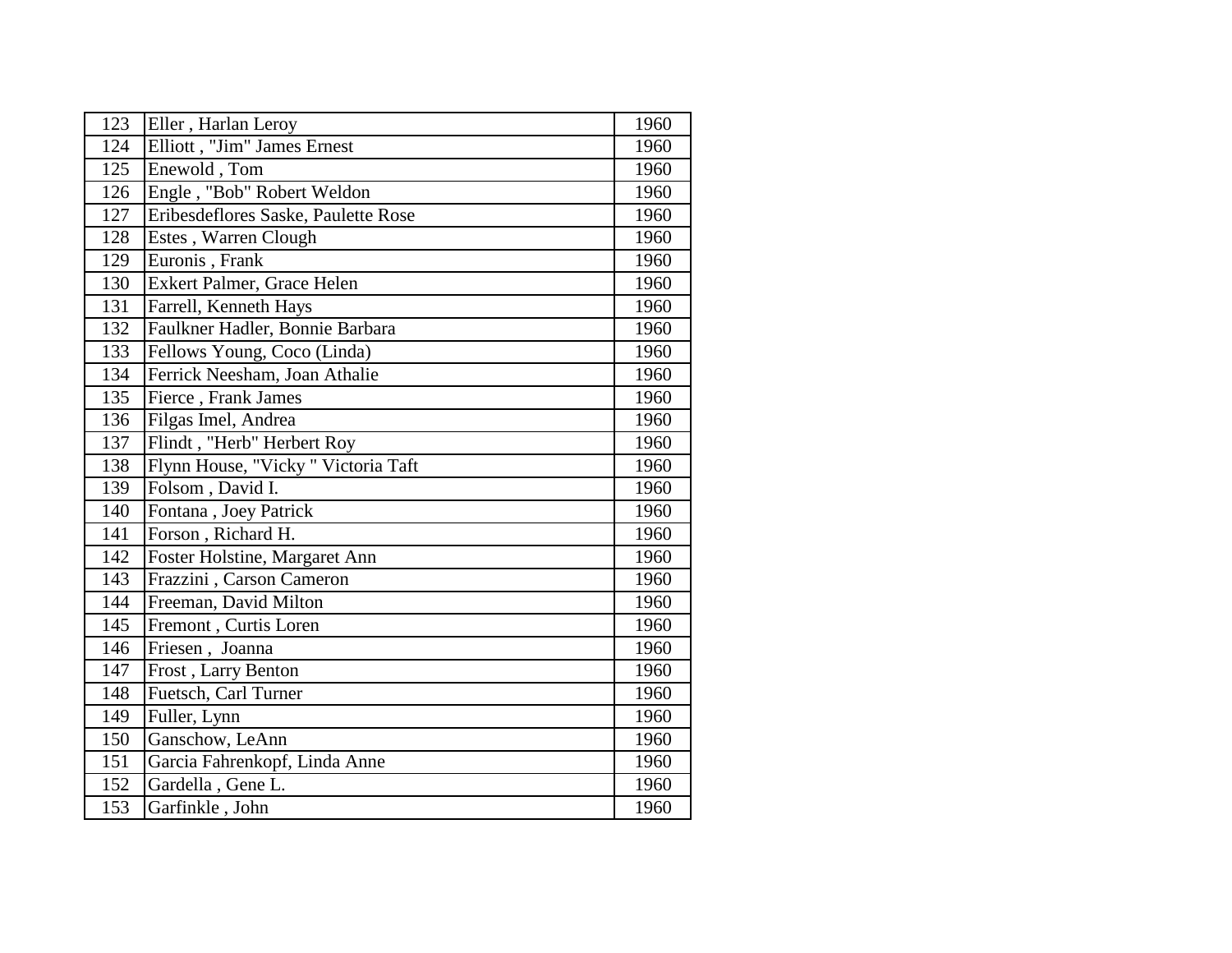| 154 | Gaskins, Diana Lee                  | 1960 |
|-----|-------------------------------------|------|
| 155 | Gates, Joe Charles                  | 1960 |
| 156 | Gehr Rodgers, "Patsy " Patricia Lee | 1960 |
| 157 | George Dwyer, "Megan" Beatrice Kay  | 1960 |
| 158 | George McGhee, Sharon Kathleen      | 1960 |
| 159 | Georgeson, "Jim" Constantine James  | 1960 |
| 160 | Gilbert, Dave Glenn                 | 1960 |
| 161 | Gilbert , Darrell, Venson           | 1960 |
| 162 | Gilliland, Darrell                  | 1960 |
| 163 | Ginocchio, Bob                      | 1960 |
| 164 | Golay, Carol Ellen                  | 1960 |
| 165 | Gomboa Haran, Jeanne Marie          | 1960 |
| 166 | Good, Tim Andrew                    | 1960 |
| 167 | Goodman Rossolo, Mary Lorraine      | 1960 |
| 168 | Goodwin, Bob Alan                   | 1960 |
| 169 | Gotz Walters, Tonja Marcell         | 1960 |
| 170 | Graham Salcedo, Mary Teresa         | 1960 |
| 171 | Gray Durkee, Sharon Lee             | 1960 |
| 172 | Greco, Dennis Michael               | 1960 |
| 173 | Green, "Tom" Thomas Elry            | 1960 |
| 174 | Green, Janice Marilyn               | 1960 |
| 175 | Grey, Juanita Marie                 | 1960 |
| 176 | Gribble Hoover, Carole Jean         | 1960 |
| 177 | Griffen Crockett, Jill              | 1960 |
| 178 | Griffin, "Bill" J.W.                | 1960 |
| 179 | Griggs Walker, Judy Larie           | 1960 |
| 180 | Grove Solomon, "Peggy" Margery Ann  | 1960 |
| 181 | Grundy, Charles Reuber              | 1960 |
| 182 | Gunn Carlsen, Dennis                | 1960 |
| 183 | Gurley, Glenn, A.                   | 1960 |
| 184 | Haas, "Dave" David Charles          | 1960 |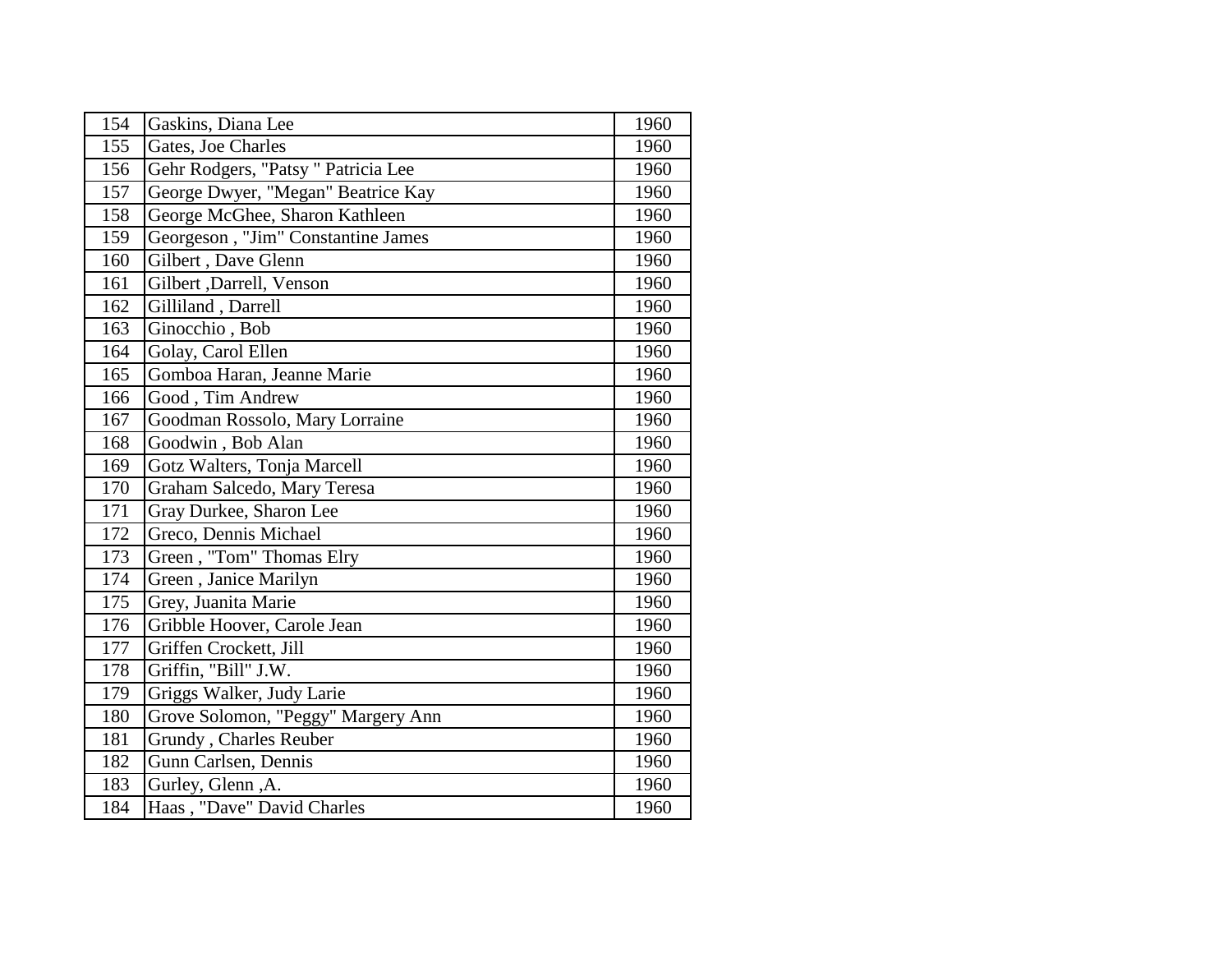| 185 | Hackstaff, Donald Bennett     | 1960 |
|-----|-------------------------------|------|
| 186 | Hale, Robert Quincy           | 1960 |
| 187 | Hamilton, "Dave" David Hunter | 1960 |
| 188 | Hamlin, Marian Evelue         | 1960 |
| 189 | Hanna Seitzler, Mary Louise   | 1960 |
| 190 | Hansen, "Stan" Stanley Gordon | 1960 |
| 191 | Hanson Harris, Betty          | 1960 |
| 192 | Hardin, Caroline Lois         | 1960 |
| 193 | Harper, "Sam" Samuel Gene     | 1960 |
| 194 | Harris, Judy Anne             | 1960 |
| 195 | Harris, Wanda Joyce           | 1960 |
| 196 | Harris Smith, Joan Arlene     | 1960 |
| 197 | Hartman Nelson, Petrea Ann    | 1960 |
| 198 | Heath, "Don" Donald Wayne     | 1960 |
| 199 | Hebert, Stephen Geoffrey      | 1960 |
| 200 | Henrichs, Lois Deldee         | 1960 |
| 201 | Hera Chadwell, Gail Marie     | 1960 |
| 202 | Herz, "Jim" James R.          | 1960 |
| 203 | Heskett, Dave                 | 1960 |
| 204 | Hess, Charles Noell           | 1960 |
| 205 | Hibdon, "Bob" Robert Dean     | 1960 |
| 206 | Hight, Gary                   | 1960 |
| 207 | Hilbert Shute, Martha         | 1960 |
| 208 | Hill, Carol Lee               | 1960 |
| 209 | Hill, Gary Wayne              | 1960 |
| 210 | Hodge, Joe Clark              | 1960 |
| 211 | Holdridge, Whitey             | 1960 |
| 212 | Holland Shimotori, Lois       | 1960 |
| 213 | Hoover, Jeannette             | 1960 |
| 214 | Hostetler, "Jack" John        | 1960 |
| 215 | Howard Cardinal, Michelle     | 1960 |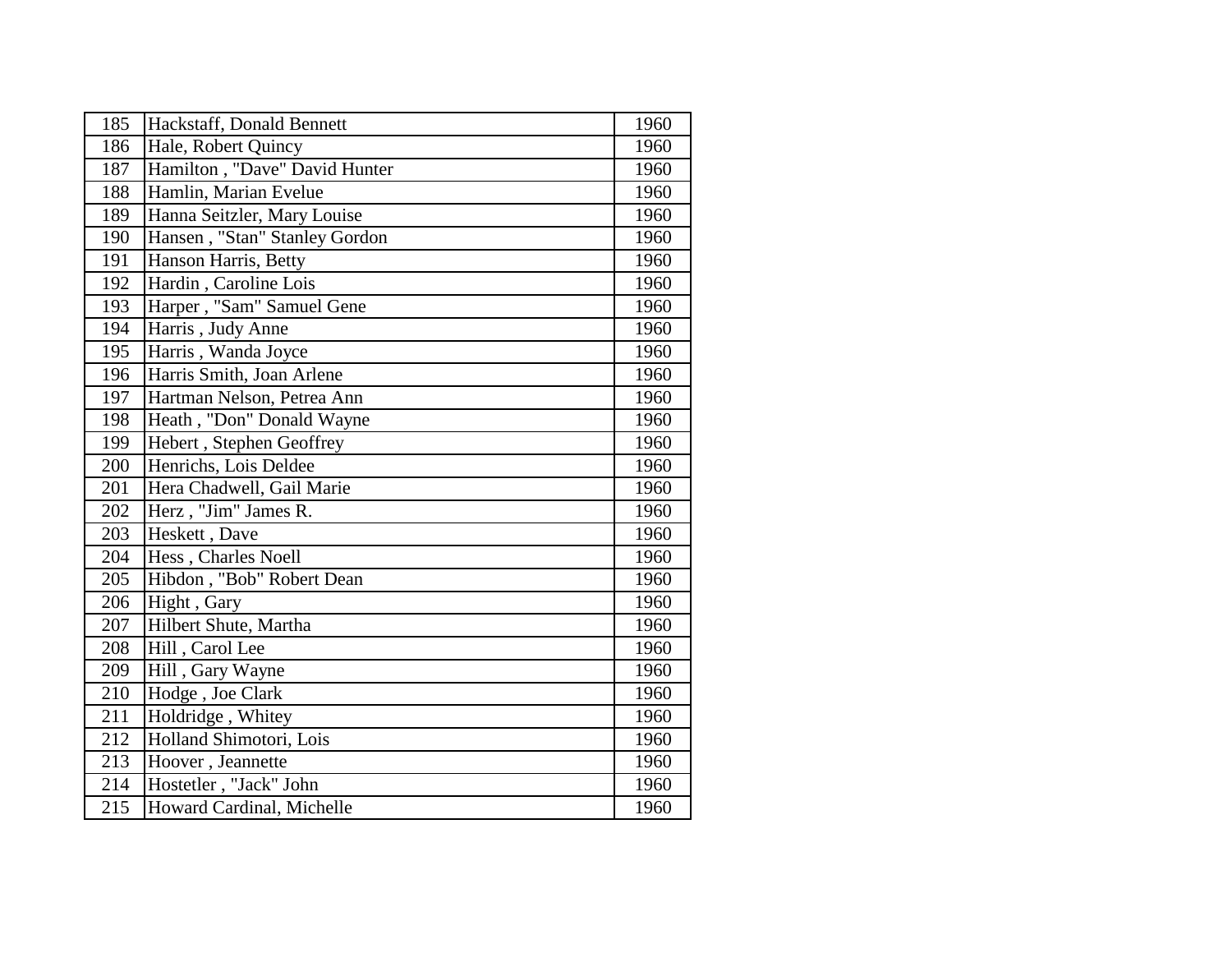| 216 | Howell, John Morse                   | 1960 |
|-----|--------------------------------------|------|
| 217 | Hughes, Steve                        | 1960 |
| 218 | Hughes Elrod, Peggy Ann              | 1960 |
| 219 | Hunter, "Don" Donald Douglas         | 1960 |
| 220 | Hunter, Paul Holcomb                 | 1960 |
| 221 | Hurley, Glenn                        | 1960 |
| 222 | Hurtgen, Barbara Jean                | 1960 |
| 223 | Hutchings, "Larry" Lawrence Williard | 1960 |
| 224 | Isler Sharkey, Shirley Ann           | 1960 |
| 225 | Jackson, "Bob" Robert Arthur         | 1960 |
| 226 | Jacobs, Gary Milton                  | 1960 |
| 227 | James Anderson, Cathlee Jane         | 1960 |
| 228 | Jeffries, Richard Dean               | 1960 |
| 229 | Jeppson, Marven Dick                 | 1960 |
| 230 | Johnson Abbott, Judy                 | 1960 |
| 231 | Johnson Gonet, Sharron Mary          | 1960 |
| 232 | Johnson Swart, Diane Kathryn         | 1960 |
| 233 | Johnson Thoyre, Norma Rae            | 1960 |
| 234 | Johnson, Carol Ann                   | 1960 |
| 235 | Jones, "Doug" Douglas Royce          | 1960 |
| 236 | Jones, Casey Marty                   | 1960 |
| 237 | Jones Combs, "Lolly" Cordelia Sue    | 1960 |
| 238 | Jones, Paul Allison                  | 1960 |
| 239 | Jorgensen, Bruce E.                  | 1960 |
| 240 | Kauffman, Dyke                       | 1960 |
| 241 | Keating Campbell, Diane Donalene     | 1960 |
| 242 | Keenan Smith, Phyllis Helene         | 1960 |
| 243 | Kellison Allison, Karol Louise       | 1960 |
| 244 | Kelly, Jolynn                        | 1960 |
| 245 | Kelly, Martha Ann                    | 1960 |
| 246 | Kersey Tennis, G.G.                  | 1960 |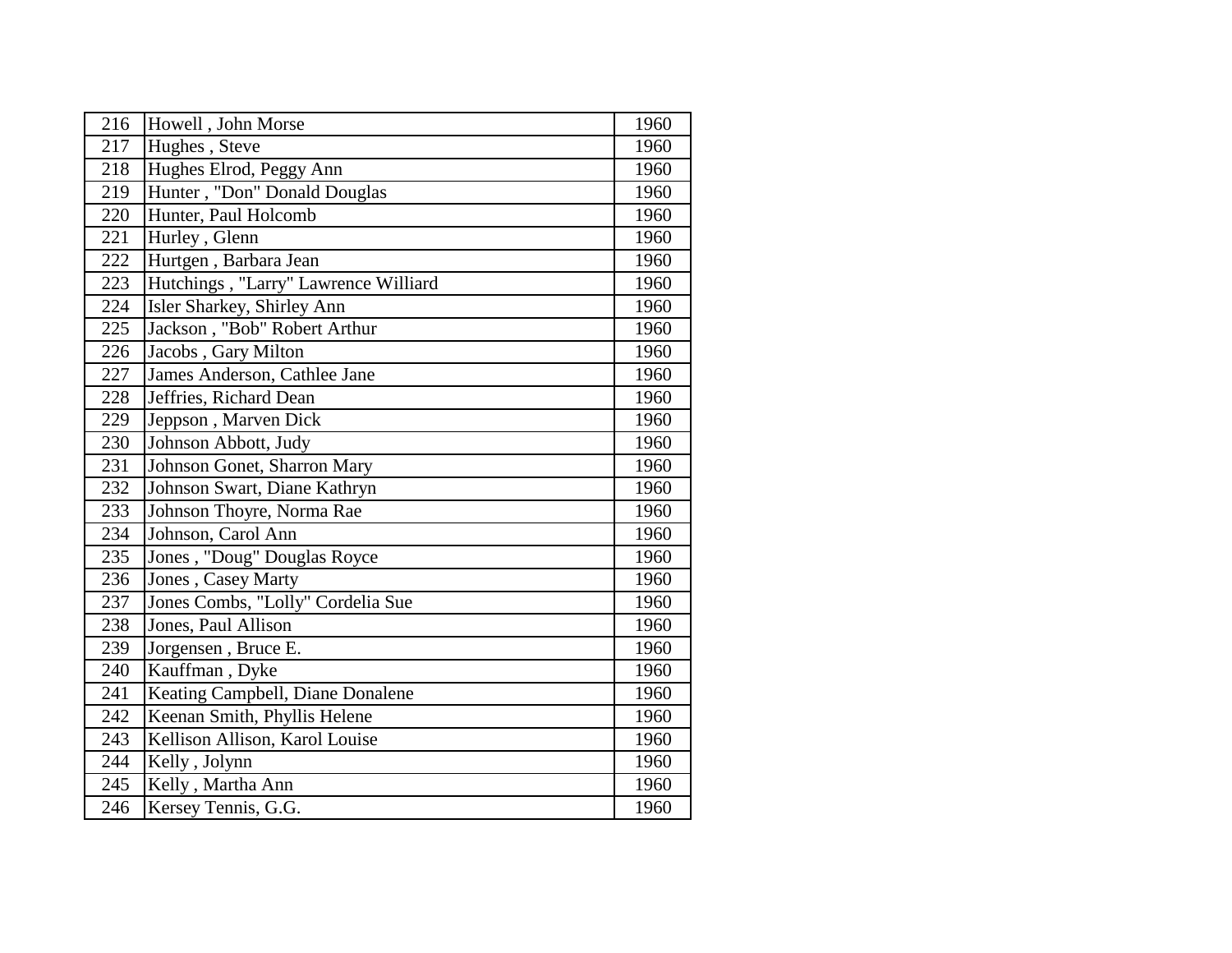| 247 | Key, Jon Joseph                        | 1960 |
|-----|----------------------------------------|------|
| 248 | Kimball, Gary Milin                    | 1960 |
| 249 | Kimmel Gadda, Bonnie                   | 1960 |
| 250 | Kinney, "Cal" Calvin Emerson           | 1960 |
| 251 | Kinney, Walt                           | 1960 |
| 252 | Knoles, Dahl Lynn                      | 1960 |
| 253 | Ko Robischon, Janet                    | 1960 |
| 254 | Koch, Roy                              | 1960 |
| 255 | Koch Davis, Diane                      | 1960 |
| 256 | Koschella, Leo John                    | 1960 |
| 257 | Kramer Eccles, Marcia                  | 1960 |
| 258 | Krause Batie, Lynn                     | 1960 |
| 259 | Kriens Sanderson, JoAnn                | 1960 |
| 260 | Krotke, Bruce Eugene                   | 1960 |
| 261 | Kuenzli, John Frederick                | 1960 |
| 262 | Kuenzli-Howell Madsen, Marilyn Eleanor | 1960 |
| 263 | Lancaster, Sharon Elizabeth            | 1960 |
| 264 | Lau Choy, Phyllis A.                   | 1960 |
| 265 | Learn, Barbara Anne                    | 1960 |
| 266 | Leavitt Austin, Sandra Lee             | 1960 |
| 267 | LeBlanc, "Gene" August Eugene          | 1960 |
| 268 | Lee, "Tom" Thomas Wallard              | 1960 |
| 269 | Lemberes Ferretto, Madeline Elain      | 1960 |
| 270 | Leong Yup, Carol                       | 1960 |
| 271 | Lewis Young, Jean                      | 1960 |
| 272 | Lieberman Lockard, Bonnie              | 1960 |
| 273 | Lillethun Raggio, Ethel Ann            | 1960 |
| 274 | Locricchio Morris, Sandy               | 1960 |
| 275 | Lohse, John Frederic                   | 1960 |
| 276 | Long, "Jim" James Harry                | 1960 |
| 277 | Long Thompson, Gail Ann                | 1960 |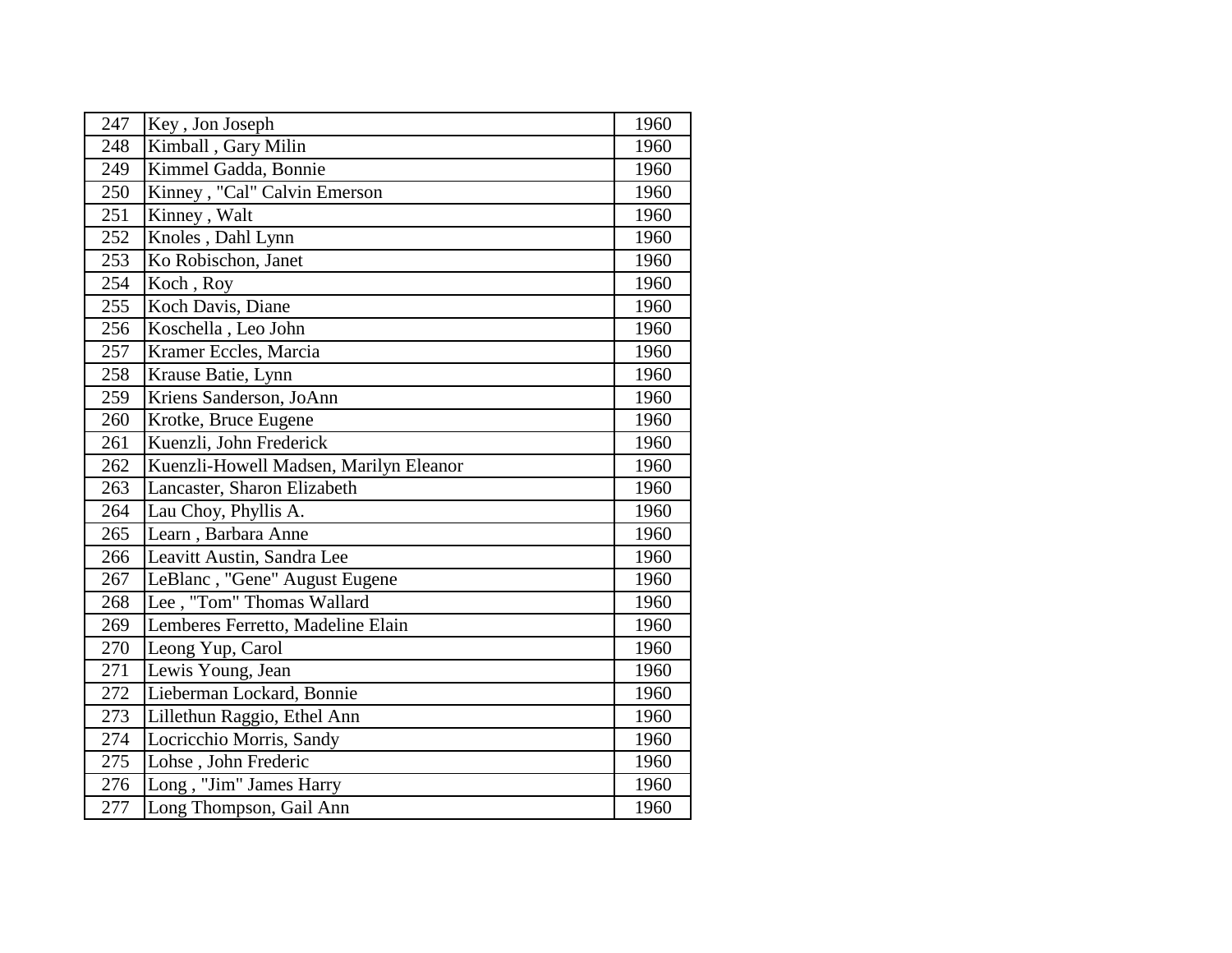| 278 | Longoni, John Allen                     | 1960 |
|-----|-----------------------------------------|------|
| 279 | Longoni Dallimore, Bonnie Jo            | 1960 |
| 280 | Loukas Nelson, Dian Carol               | 1960 |
| 281 | Mabry Skinner, Karen Lee                | 1960 |
| 282 | Madigam Scott, "Kathy" Kathleen Eleanor | 1960 |
| 283 | Mahar, Darlene Jeanette                 | 1960 |
| 284 | Maher, "Al" Alfred John                 | 1960 |
| 285 | Males Zwonitzer, Sally Irene            | 1960 |
| 286 | Manaugh, "Tom" Thomas Scott             | 1960 |
| 287 | Mandell Hill, "Marlie" Virginia Marlene | 1960 |
| 288 | Manke Strang, "Carol" Carolee           | 1960 |
| 289 | Marigold Harding, Nona Leanne           | 1960 |
| 290 | Markhart, Carmelita                     | 1960 |
| 291 | Markwell Balducci, Christiane           | 1960 |
| 292 | Martin Jaye, Marlene                    | 1960 |
| 293 | Mason, Jerry Milton                     | 1960 |
| 294 | Mast, Clyde Marshall                    | 1960 |
| 295 | Mattson, Rondi                          | 1960 |
| 296 | Mayer, "Bob" Robert Allen               | 1960 |
| 297 | Mayfield, Gilberta                      | 1960 |
| 298 | McBride, "Bill" William John            | 1960 |
| 299 | McCain Piazza, Sharon                   | 1960 |
| 300 | McCarthy, Micha                         | 1960 |
| 301 | McConnell, Norma Jean                   | 1960 |
| 302 | McConnell Baker, Wrae                   | 1960 |
| 303 | McKibben, David Phillip                 | 1960 |
| 304 | McKinnon, Barry Donald                  | 1960 |
| 305 | Menante, Larry Ralph                    | 1960 |
| 306 | Merrill DeWitt, Shireen Marie           | 1960 |
| 307 | Meyer, "Sam" Samuel William             | 1960 |
| 308 | Michitsch Evans, Nancy Beth             | 1960 |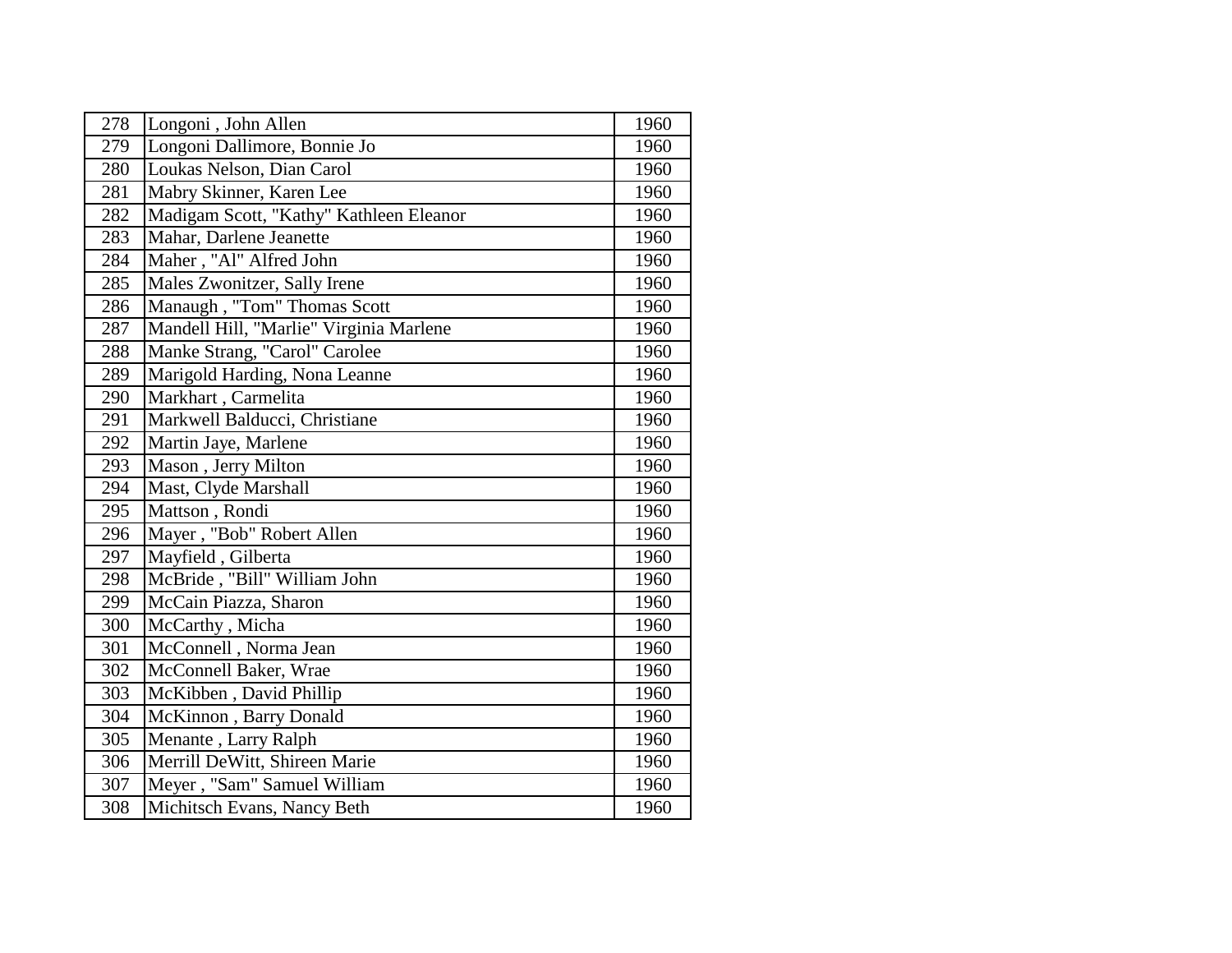| 309              | Milabar Brooks, Linda Lee        | 1960 |
|------------------|----------------------------------|------|
| 310              | Miles, Stan                      | 1960 |
| 311              | Miles Garfinkle, Sharon Roberta  | 1960 |
| 312              | Miller Pemberton, Marilyn Sue    | 1960 |
| 313              | Minedew, David Joseph            | 1960 |
| 314              | Mize, "Art" Arthur Clarence      | 1960 |
| 315              | Molini, John Arleigh             | 1960 |
| 316              | Moller, Norman Ellsworth         | 1960 |
| $\overline{317}$ | Moore, Georgia Gayle             | 1960 |
| 318              | Moore, Sid                       | 1960 |
| 319              | Mootz, Barbara Ellen             | 1960 |
| $\overline{3}20$ | Morelli, "Bob" Robert Michael    | 1960 |
| 321              | Morton, John                     | 1960 |
| 322              | Morton Piretto, Betty            | 1960 |
| 323              | Moyer, Richard Lewis             | 1960 |
| 324              | Moyle, Richard T.                | 1960 |
| 325              | Muirhead, Anne                   | 1960 |
| 326              | Mulligan Cornelius, Icyl Cathryn | 1960 |
| 327              | Murphy, Ted Duane                | 1960 |
| 328              | Murray, Martin Lee               | 1960 |
| 329              | Musfeldt Hansen, Julie Ann       | 1960 |
| 330              | Myers, Gary Allen                | 1960 |
| 331              | Nelson, Jane Ellen               | 1960 |
| 332              | Nelson, Joan Elizabeth           | 1960 |
| 333              | Neville Hart, Patty Ann          | 1960 |
| 334              | Newton, Richard Ronald           | 1960 |
| 335              | Nichols Roberts, Gwynne          | 1960 |
| 336              | Nicks, Michael                   | 1960 |
| 337              | Nielsen, Janet Kaye              | 1960 |
| 338              | Nightingale, Richard William     | 1960 |
| 339              | Nikoley, Wolfgang Eberheart      | 1960 |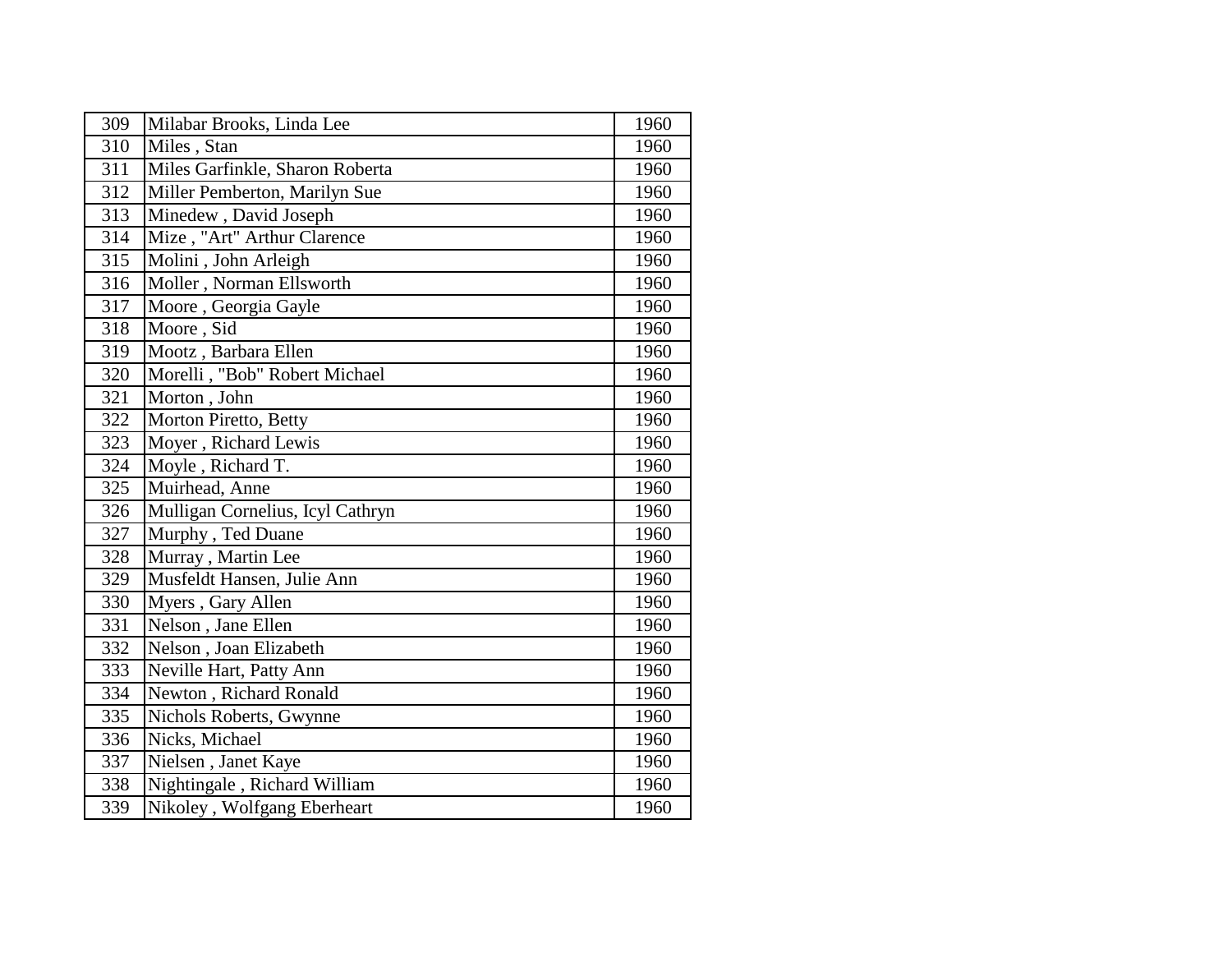| 340              | Norlen Laidlaw, Joyce                  | 1960 |
|------------------|----------------------------------------|------|
| 341              | Norris, Tom Hayward                    | 1960 |
| 342              | Norwood McComas, "Marcy" Marcella      | 1960 |
| 343              | O'Briant, Wayne                        | 1960 |
| 344              | <b>Ohnstad Brautigan, Penny</b>        | 1960 |
| 345              | O'Neill Wallace, Barbara Joan          | 1960 |
| 346              | Onufrock, Duane                        | 1960 |
| 347              | <b>Orndorf Bennett, Janett Rae</b>     | 1960 |
| 348              | Overpeck, Jan John                     | 1960 |
| 349              | Pace, Lawrence Bruce                   | 1960 |
| 350              | Palazzolo Irons, Sharon                | 1960 |
| $\overline{351}$ | Palmer Cantwell, "Peggy" Lola Margaret | 1960 |
| 352              | Panelli, "Rick" Jon Richard            | 1960 |
| 353              | Parkey Colfer, Anita Joyce             | 1960 |
| 354              | Parsons, Karen Louise                  | 1960 |
| 355              | Partee Schweizer, Irene                | 1960 |
| 356              | Patterson, Mike Pat                    | 1960 |
| 357              | Peevers, "Tom" Thomas Alfred           | 1960 |
| 358              | Pendleton Burgess, Peggy Madeline      | 1960 |
| 359              | Penrose, Richard Lynn                  | 1960 |
| 360              | Pepper, Nancy Mae                      | 1960 |
| 361              | Petersen, Mike Allen                   | 1960 |
| 362              | Plumb, "Ron" Ronald Rae                | 1960 |
| 363              | Pogue, Dean                            | 1960 |
| 364              | Pollman, Richard Oran                  | 1960 |
| 365              | Pommerening Hoysted, Elaine Ruth       | 1960 |
| 366              | Ponsart Burdick, Pamela                | 1960 |
| 367              | Pritchard Spaulding, Barbara Jean      | 1960 |
| 368              | Quilici Westbrook, JoAnn               | 1960 |
| 369              | Radke Hampson, Roberta Ellen           | 1960 |
| 370              | Rae, Larry Lee                         | 1960 |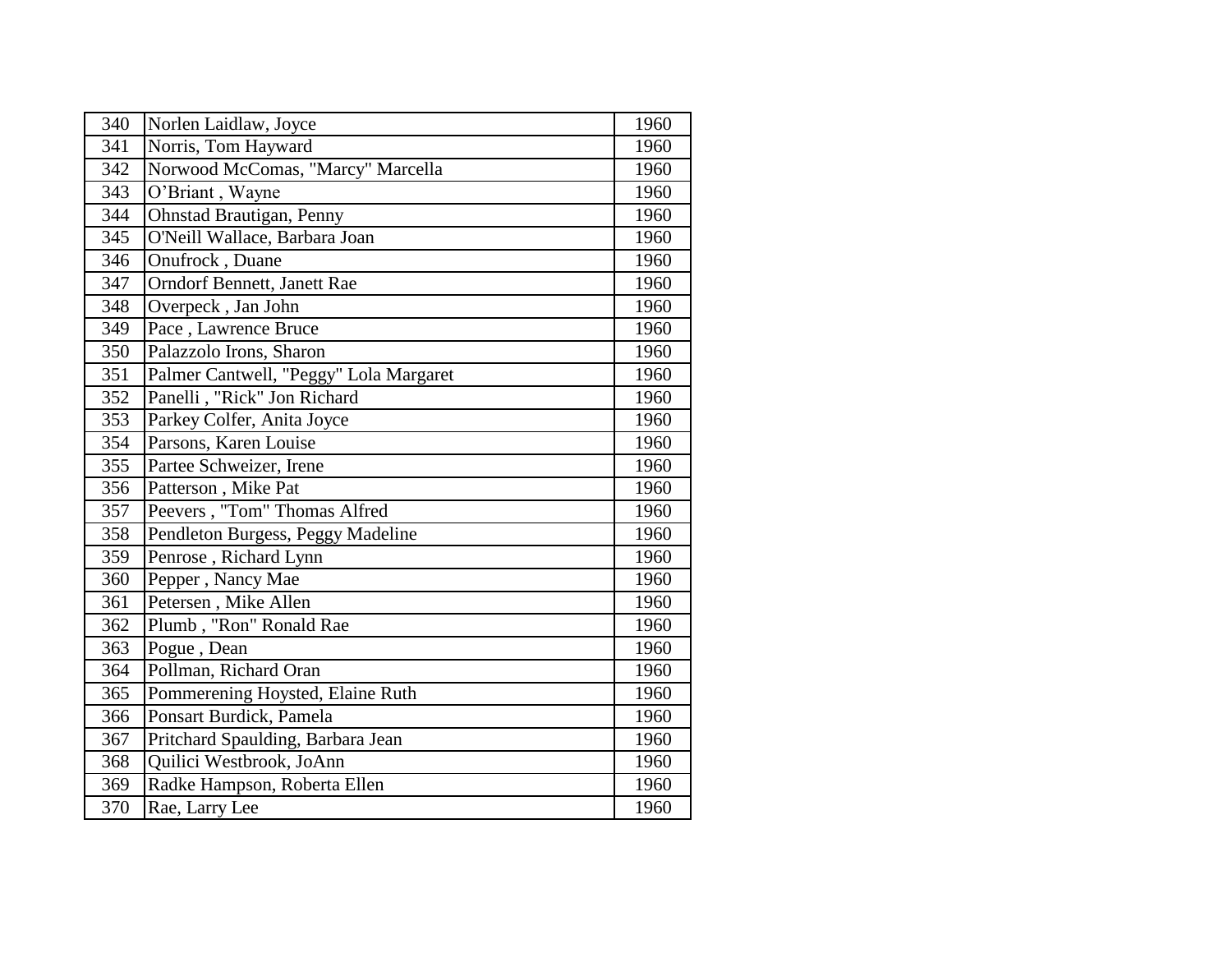| 371 | Reafs Drummond, Muree Inez       | 1960 |
|-----|----------------------------------|------|
| 372 | Reimers, "Jim" James Jesse       | 1960 |
| 373 | Reis Holladay, Carole Lynn       | 1960 |
| 374 | Reynolds, Kim Chan               | 1960 |
| 375 | Ribischon, Jane Louise           | 1960 |
| 376 | Richard Little, "Liz" Elzabeth   | 1960 |
| 377 | Richards Stark, Sharon Sue       | 1960 |
| 378 | Riggleman Johnson, Lillian Anne  | 1960 |
| 379 | Rinehart Griffin, Susie Ilean    | 1960 |
| 380 | Ring, Robert Anthony             | 1960 |
| 381 | Ring Willis, Shirley Anne        | 1960 |
| 382 | Roberson, Annette                | 1960 |
| 383 | Roberts, Glenn Allen             | 1960 |
| 384 | Robison, Steve Victory           | 1960 |
| 385 | Robison Lora, Maridee            | 1960 |
| 386 | Rockwood Rasmussen, Cynthia Anne | 1960 |
| 387 | Rodgers Carlson, Patricia Lynn   | 1960 |
| 388 | Rogers Ross, Gloria Leann        | 1960 |
| 389 | Romine, Philo Martin             | 1960 |
| 390 | Ronan, "Mike" Michael Charles    | 1960 |
| 391 | Ross, Gloria                     | 1960 |
| 392 | Rossi Brann, Judith Marie        | 1960 |
| 393 | Rupley, Dick                     | 1960 |
| 394 | Salcedo, "Pete" Pedro            | 1960 |
| 395 | Salvini, Larry Louis             | 1960 |
| 396 | Sanchez Teakle, Nancy Lee        | 1960 |
| 397 | Sanders, "Steve" Stephen Edward  | 1960 |
| 398 | Sarni McGillivray, "Jan" Janeil  | 1960 |
| 399 | Saxton, "Bill" William Albert    | 1960 |
| 400 | Scheid, "Don" Donald Edward      | 1960 |
| 401 | Schein, Bob                      | 1960 |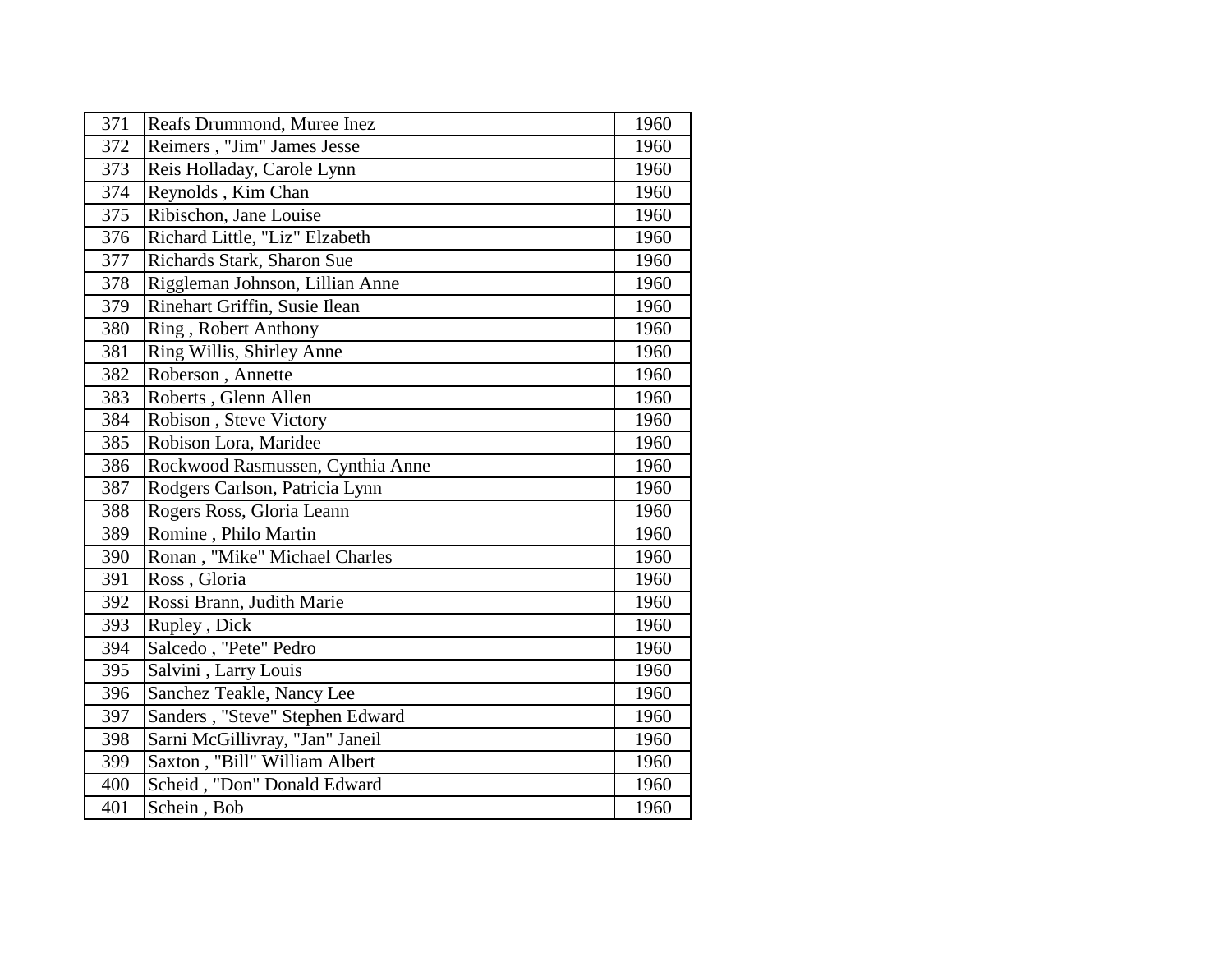| 402 | Schilling Hadwin, "Pat" Corcoran Jeanne | 1960 |
|-----|-----------------------------------------|------|
| 403 | Schoonover Pierce, Sandra Lou           | 1960 |
| 404 | Schweiss, Bill D.                       | 1960 |
| 405 | Scolari Collup, Joan Arlene             | 1960 |
| 406 | Scurlock, Edward Sherman                | 1960 |
| 407 | Seifers Rosborough, Carol Louise        | 1960 |
| 408 | Selby Hiatt, Pamela Rae                 | 1960 |
| 409 | Semenza, Sandra Jane                    | 1960 |
| 410 | Sgroi, Maureen Lillian                  | 1960 |
| 411 | Shaw Erickson, Mary Lynn                | 1960 |
| 412 | Sheen, "Jack" Jackson Robers            | 1960 |
| 413 | Shelksohn, Eileen Kay                   | 1960 |
| 414 | Sherman Jeppson, Judy Helen             | 1960 |
| 415 | Shupe Archibald, Linda Marie            | 1960 |
| 416 | Silava Martin, "Margie" Marjorie        | 1960 |
| 417 | Silvas, Perry Lee                       | 1960 |
| 418 | Slater, Ruth Elaine                     | 1960 |
| 419 | Sloan, Charles Earl                     | 1960 |
| 420 | Small Prida, Larraine Gil               | 1960 |
| 421 | Smith, "Steve" Stephen Robert           | 1960 |
| 422 | Smith, Lee Francis                      | 1960 |
| 423 | Smith, Nick                             | 1960 |
| 424 | Smith, Susan Iram                       | 1960 |
| 425 | Smith, Lynnelle                         | 1960 |
| 426 | Spalding Sanford, Lorita Lucile         | 1960 |
| 427 | Specchio Rose, "Pat" Patricia Lee       | 1960 |
| 428 | Stapenhorst, "Sue" Susan                | 1960 |
| 429 | Stecker, Jessie                         | 1960 |
| 430 | Stegen-Endres, Nancy May                | 1960 |
| 431 | Stephens, Gail Lynne                    | 1960 |
| 432 | Stephenson Hilsabeck, Nancy Jane        | 1960 |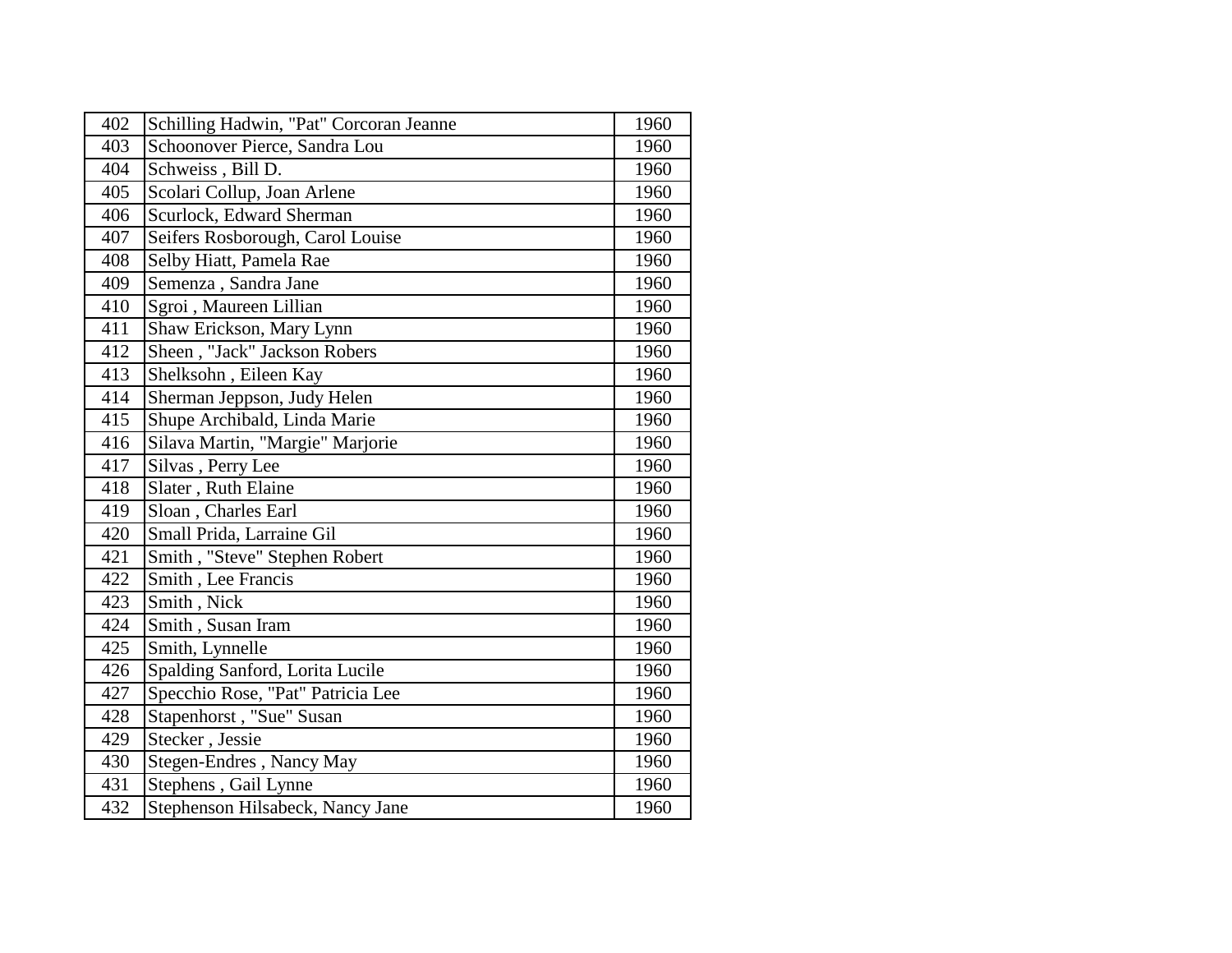| 433 | Struve, Larry Don                                | 1960 |
|-----|--------------------------------------------------|------|
| 434 | Supencheck Latourrette, "Jackie " Jacqueline Ann | 1960 |
| 435 | Swanson, Bertha Wilma                            | 1960 |
| 436 | Takehara Hirose, Dale                            | 1960 |
| 437 | Thatcher Jr., John P. Lee                        | 1960 |
| 438 | Theiss Donati, Sandra Lorene                     | 1960 |
| 439 | Thomas, "Bob" Robert Wesley                      | 1960 |
| 440 | Thomas Smith, Leslye Ann                         | 1960 |
| 441 | Thomas Stone, Carol                              | 1960 |
| 442 | Thomas Wallner, "Pat" Patricia Diane             | 1960 |
| 443 | Thompson, "Bill" William Ballerd                 | 1960 |
| 444 | Thompson, Ceola Marie                            | 1960 |
| 445 | Thompson, Darriel Dale                           | 1960 |
| 446 | Thompson Bird, Marsha Ruth                       | 1960 |
| 447 | Thompson Young, Judy                             | 1960 |
| 448 | Thorman, John                                    | 1960 |
| 449 | Thresher Hanks, Susan Dee                        | 1960 |
| 450 | Tiehm, Mike                                      | 1960 |
| 451 | Tornbom Whiteside, Marla                         | 1960 |
| 452 | Townsend Hunter, Ramona Belle                    | 1960 |
| 453 | Tracy, Edward Kenneth                            | 1960 |
| 454 | Tremayne Mooney, Nancy                           | 1960 |
| 455 | Trevito Crossley, Lois Ann                       | 1960 |
| 456 | Trotter, George Monroe                           | 1960 |
| 457 | Turner, Marjorie Sue                             | 1960 |
| 458 | Uptain Cerfoglio, Darlene Marie                  | 1960 |
| 459 | Van Cleeve Blazer, Virginia Ann                  | 1960 |
| 460 | Van Meter, Pat                                   | 1960 |
| 461 | Vlautin Crumley, Linda                           | 1960 |
| 462 | Vogt, Bill Lewellan                              | 1960 |
| 463 | <b>Volpe Rogers, Diane</b>                       | 1960 |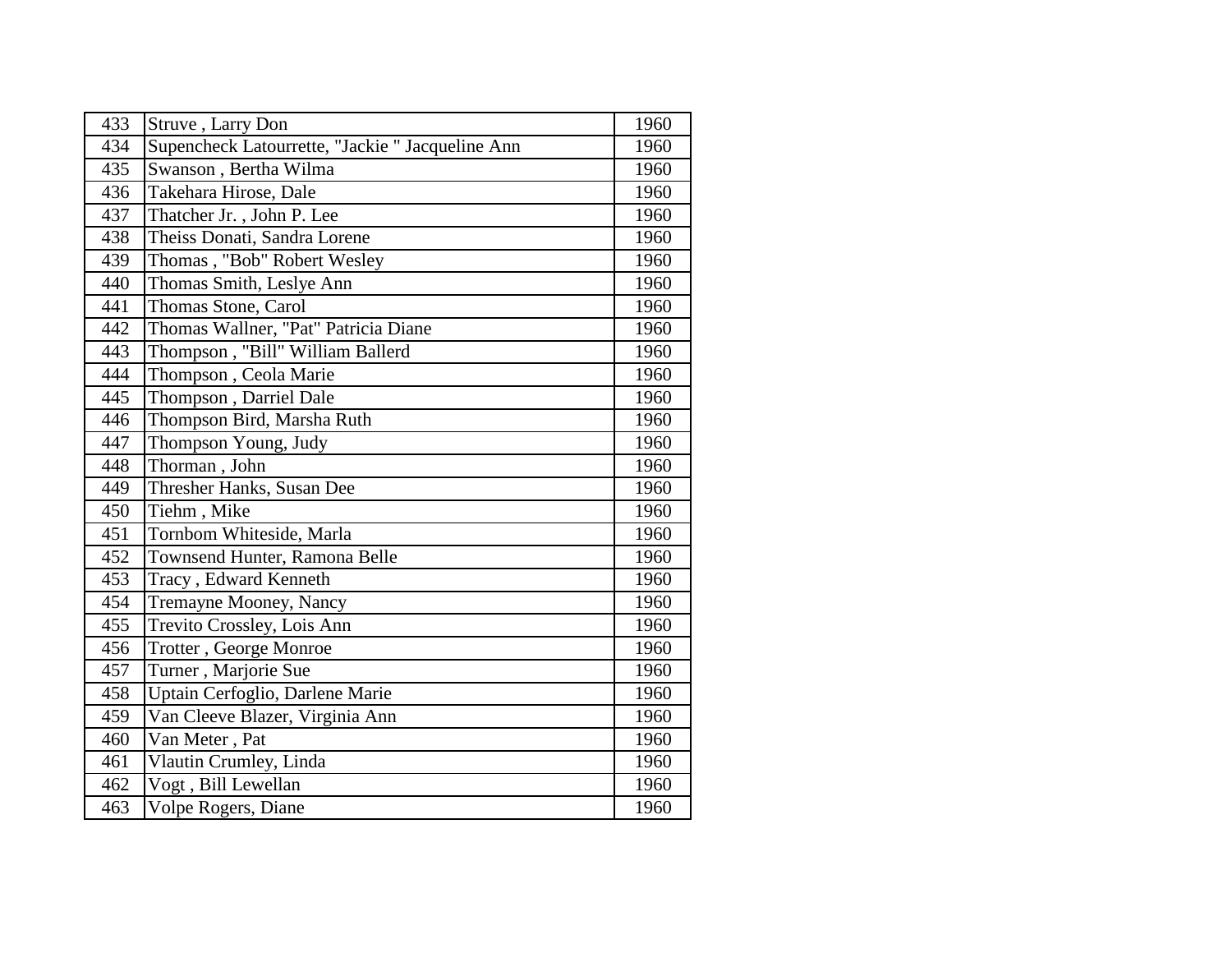| 464 | Von Geldern Harms, Hilde Irmgard  | 1960 |
|-----|-----------------------------------|------|
| 465 | Voskuil Steiner, Janet            | 1960 |
| 466 | Voyles Haenel, Rosemarie Inge     | 1960 |
| 467 | Wagner, Sherry Ann                | 1960 |
| 468 | Wakeling, David Doyle             | 1960 |
| 469 | Walen Pollastro, Joanne Michele   | 1960 |
| 470 | Walker, Ann Theresa               | 1960 |
| 471 | Walton-Buchanan Dansie, Holly     | 1960 |
| 472 | Watson, Gary Steele               | 1960 |
| 473 | Weber, Bill Henry                 | 1960 |
| 474 | Webster, Stephanie                | 1960 |
| 475 | Wegman Bierbaum, Patsy Ann        | 1960 |
| 476 | Weinreich, Joan Ellen             | 1960 |
| 477 | Welcher, Ginger Lee               | 1960 |
| 478 | Wesley Pastrell, Karen            | 1960 |
| 479 | Whann, "Denny" Dennis Alan        | 1960 |
| 480 | White Vickers, Sandra Ann         | 1960 |
| 481 | Williams, Joseph T.               | 1960 |
| 482 | Williams, Sally Rae               | 1960 |
| 483 | Wilson, James Anthony             | 1960 |
| 484 | Wiltsie Gill, Myrna               | 1960 |
| 485 | Wogan, Terrence Lee               | 1960 |
| 486 | Woodward, "Steve" Steven Lewis    | 1960 |
| 487 | Woofter, "Jerry" Gerald Frederick | 1960 |
| 488 | Yoder, Melinda Rae                | 1960 |
| 489 | Zimmerman, John Russell           | 1960 |
| 490 | Zoll, Dorene Myrtle               | 1960 |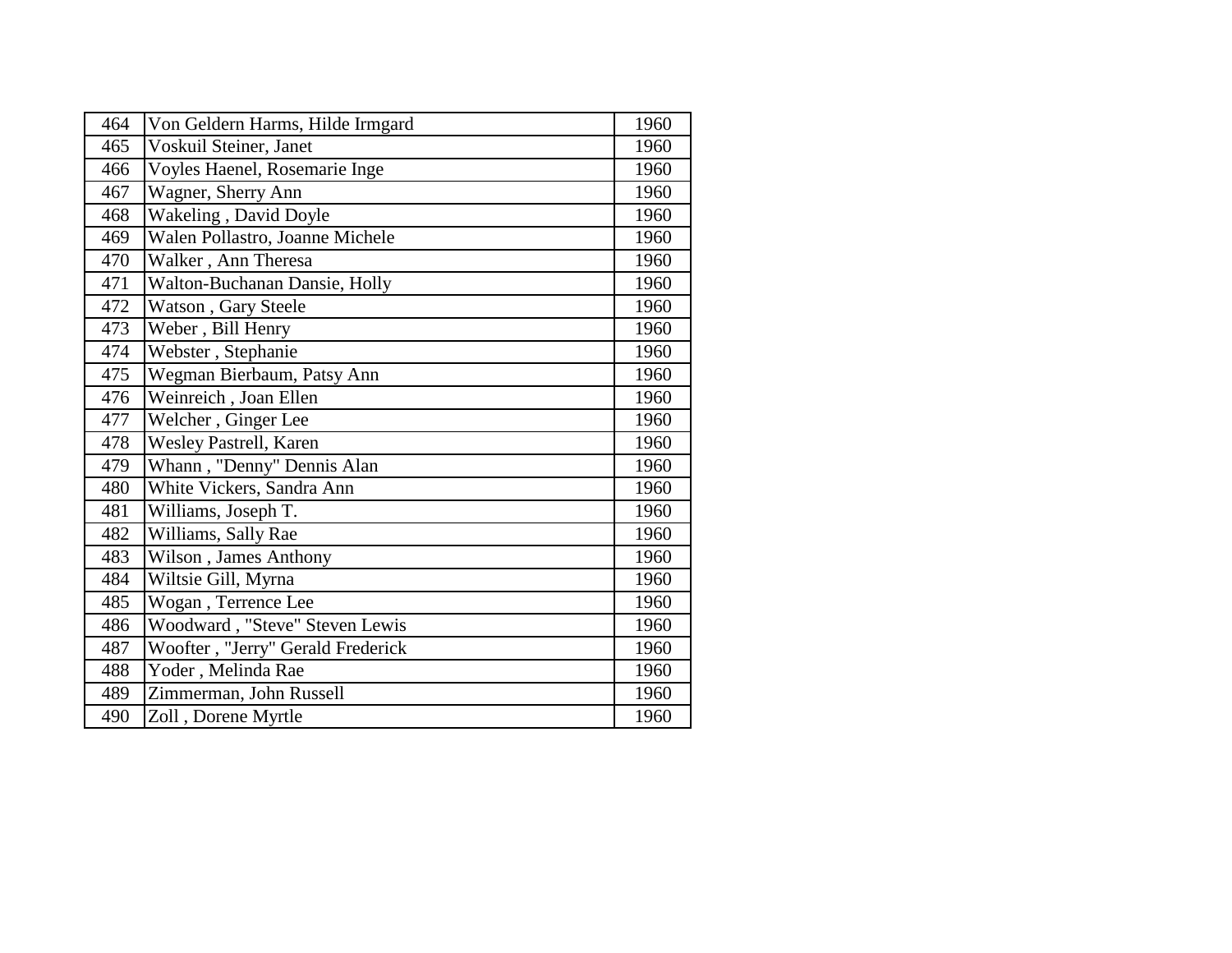| <b>TAUGHT</b>             |
|---------------------------|
| Counselor                 |
| <b>Social Studies</b>     |
| Boys P.E.                 |
| Military                  |
| <b>Social Studies</b>     |
| <b>Social Studies</b>     |
| <b>Social Studies</b>     |
| <b>Nurse</b>              |
| English                   |
| <b>Social Studies</b>     |
| Math                      |
| <b>Business</b>           |
| <b>Business</b>           |
| <b>Social Studies</b>     |
| Social Studies            |
| <b>Industrial Arts</b>    |
| <b>Industrial Arts</b>    |
| Art                       |
| Counselor                 |
| Math                      |
| English                   |
| Library                   |
| Library                   |
| Language                  |
| Military                  |
| <b>Driver's Education</b> |
| Math                      |
| English                   |
| Principal                 |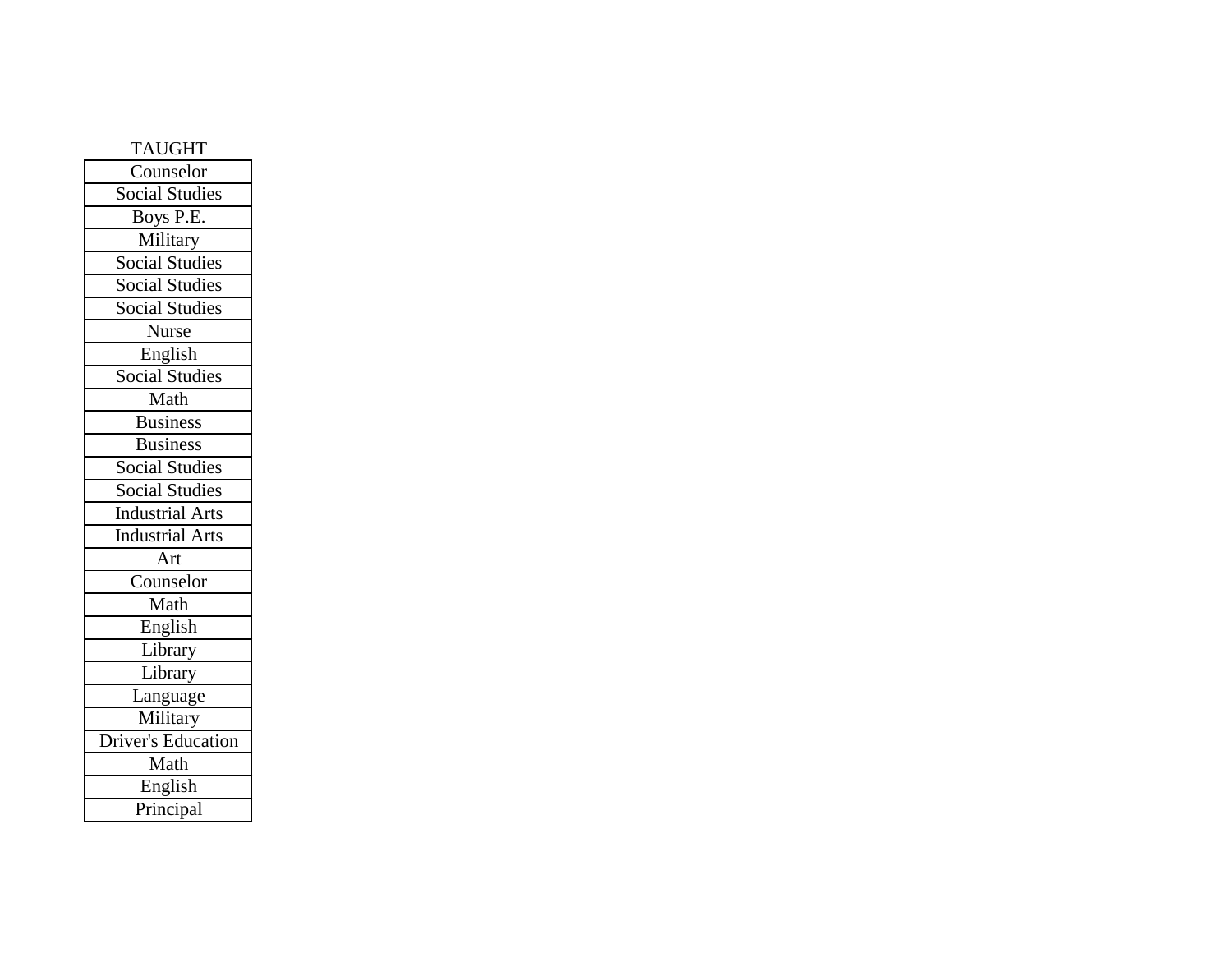| <b>Social Studies</b>  |
|------------------------|
| Girls P.E.             |
| Vice Principal         |
| Boys P.E.              |
| <b>Business</b>        |
| <b>Social Studies</b>  |
| <b>Business</b>        |
| Homemaking/F.H.A.      |
| Superintendent         |
| Counselor              |
| Girls P.E.             |
| English                |
| Girls P.E.             |
| Library                |
| <b>Business</b>        |
| <b>Business</b>        |
| Military               |
| English                |
| English                |
| Military               |
| Boys P.E.              |
| <b>Social Studies</b>  |
| Art                    |
| English                |
| <b>Social Studies</b>  |
| Language               |
| <b>Industrial Arts</b> |
| Boys P.E.              |
| Boys P.E.              |
| English                |
| Maintenance            |